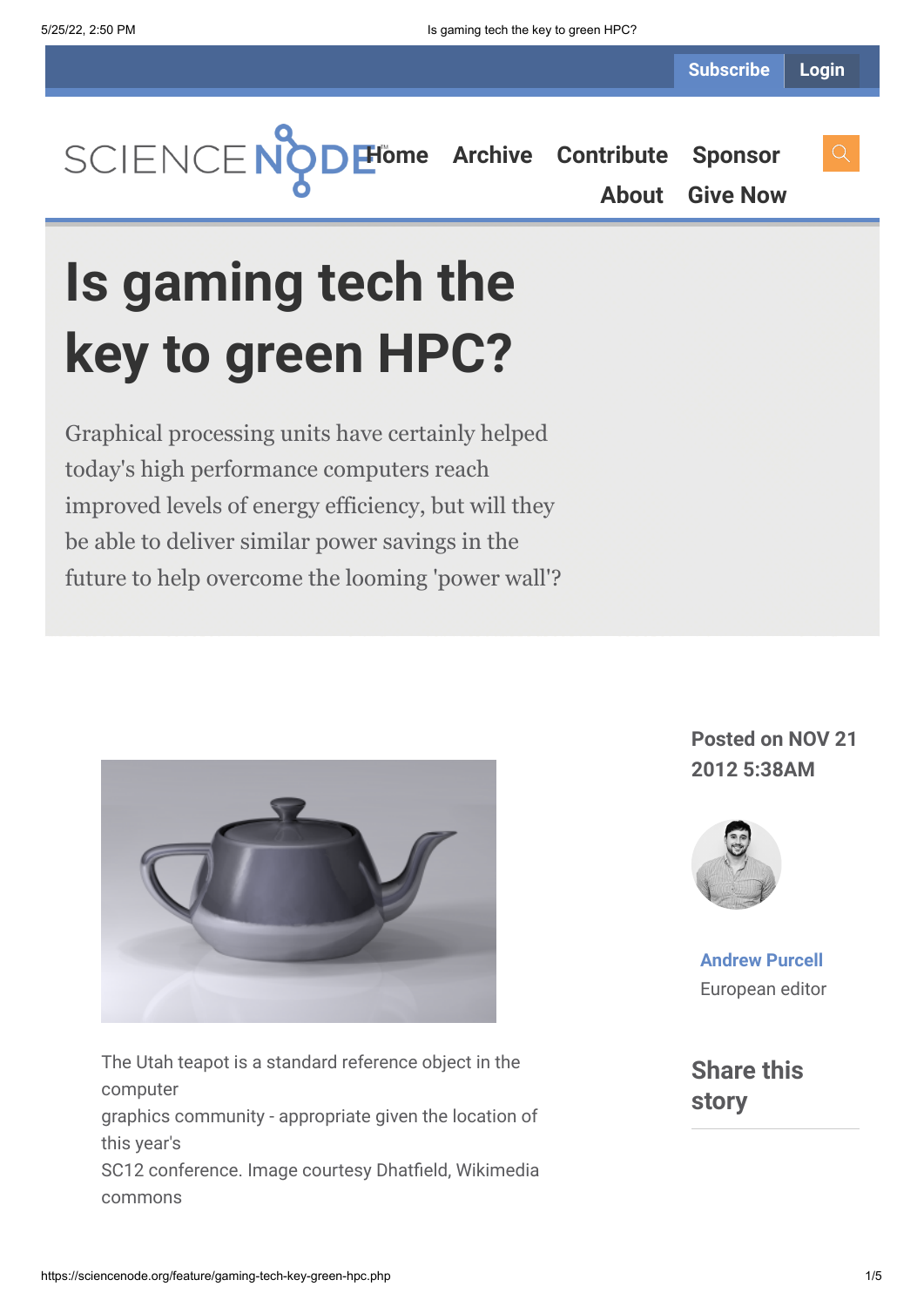It is unlikely to have escaped your notice that last week, during the [SC12](http://sc12.supercomputing.org/)

conference, held in Salt Lake City, Utah, Titan was named the world's

[fastest supercomputer. However, you may not be aware that on](http://www.top500.org/)

Wednesday, it was also named the world's third most energy efficient

supercomputer on the Green500 list. This energy-efficiency is largely

attributable to the system's use of graphical processing units (GPUs).

GPUs, which are primarily used for rendering 3D graphics for video games,

are able to give Titan a ten-fold boost in computing power, despite the

system only requiring slightly more power than a CPU-only system would.

Kirk Cameron, one of the lead investigators of the Green500 list, was on hand at SC12 to talk about improving energy efficiency in high performance computing and overcoming the looming "power wall". He spoke about the challenges involved in reaching the US Department of Energy's target of building supercomputers capable of 20 megawatts per exaflop by 2019.

While Cameron reported that the date for this target is likely to be bumped back to 2022, he still warned that the target may prove very difficult to achieve: "What we're seeing from 2007 to 2012 is a 6 fold increase in flops per watt. This means that by 2019/2020, we're going to be at about 15,000 megaflops per watt, but this is if and only if we have the same sort of efficiency improvements we've seen over the last five years. This is going to be tough, because the improvements over the last five years include GPUs. GPUs are very efficient from a flops per megawatt standpoint. So we're going to need something at least equivalent to the efficiency jump we got from using GPUs to happen again in the next fiveto-seven years."

However, even with such a jump in efficiency occurring again, Cameron estimates that this will only get us to around 66 megawatts per exaflop. "This isn't bad, it's certainly better than we're doing now," he says. "But, 66 megawatts for an exaflop system, that's a little higher than 20 megawatts. It's out by three fold - and that's with the kind of improvements we've seen from GPUs. We need to get to 50,000 megaflops per watt for an exaflop at 20 megawatts by 2019."

#### **Gaming's greening**

Sarah Tariq, a senior developer and technology engineer in GPU computing at NVIDIA, was also present at SC12. She explains that her move from working in computer graphics to her current role at NVIDIA has given her unique insight into how GPUs can help improve high performance computing and argues that the technology still has plenty to give in the future, in terms of further increasing energy efficiency.

Tariq explains that GPUs have always been massively parallel machines,

but that it's only more recently that both their processing power and their

programmability have really evolved a long way. Today, a GPU may have

around seven billion transistors, compared to just three million in 1995.

"The functionality of GPUs has also improved," says Tariq. Originally, they

were fixed function, which meant you couldn't really program them for





**[Supercomputing](https://sciencenode.org/tag/?tag=Supercomputing)**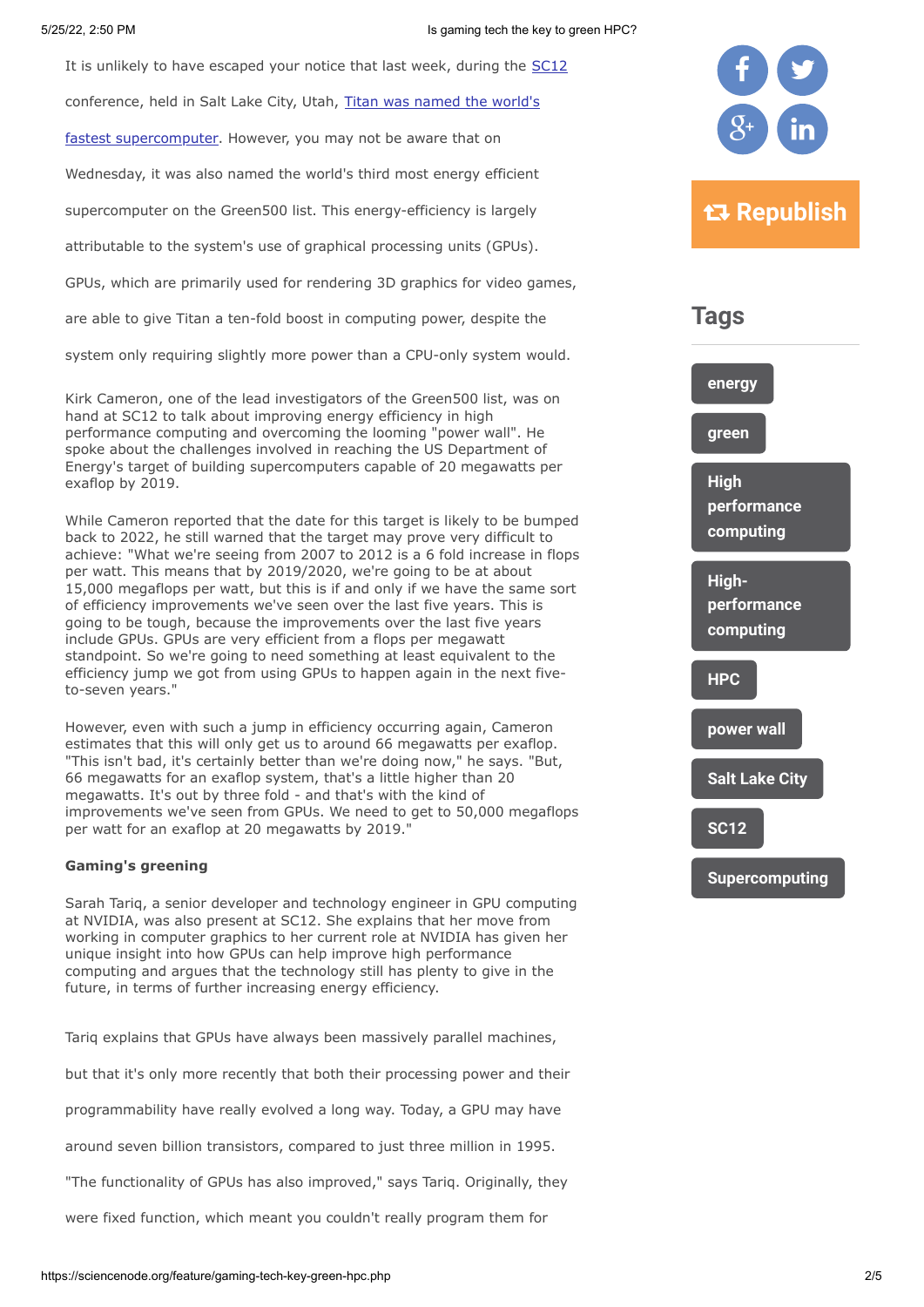things other than what they were meant for, which was graphics. But, over

time, they've evolved programmability and, starting in 2006, GPUs are

now completely transparent. So, if you want to do parallel computation,

you don't need to know anything at all about graphics or how a GPU does

graphics, you just program it like any general-purpose massively parallel

machine."

#### **P**arallels

Tariq highlights a number of examples where the needs of GPUs in gaming and in high performance computing overlap. Medical imaging, for instance, is a clear example of a field which has benefited from GPUs. But there are other, less obvious links too, says Tariq. She cites similarities between hair simulation in gaming and particle simulation as a prime example of this. Equally, she says, convolution, which is used in high performance computers for seismic processing, is often used in gaming to produce lens effects, such as flaring and reduced depth of field, as well as sub-surface scattering. Sub-surface scattering is regularly used in gaming to create realistic-looking skin tones, by simulating the way light penetrates the upper surface of skin and bounces around before being reflected out. Lens flare can also be achieved in games using fast-Fourier transformations, which are commonly used in high performance computing for cryptography and molecular dynamics. Finally, solving partial differential equations - an important technique for fluid dynamics and thus used for things like aircraft design - is also popular in gaming. Here, it is used to create things like realistic plumes of smoke in war games. In fact, so computationally expensive is this technique, that it has only started to be used in video games over the last couple of years, explains Tariq.

"Gaming has been learning from high performance computing and high performance computing has been learning from gaming, but there's still a long way to go," says Tariq. "For high performance computing, you need higher and higher resolution and higher fidelity. But for games, there's also still a long way to go. We're nowhere near yet where we really want to be, which is completely realistic images. There's a way to go, both in terms of the amount of processing power we need, so GPUs need to get faster and faster, and also in terms of the quality of the algorithms that we use. That is the area in which gaming still really has lots to learn from high performance computing."

However, Tariq argues that the huge size of the gaming industry, means that companies are well placed to push this kind of development forward. "This \$78-billion industry has been funding the research and development that we need to do to make massively parallel GPUs. This research and development and those economies of scale can now be translated to high performance computing." She also says that it's important to consider where the future of gaming lies, namely in mobile gaming. Since power consumption is so critical when it comes to mobiles, she believes the drivers are now in place to ensure that GPUs become ever more power efficient.

#### **Increasing efficiency**

"Comparing today's architectures: when we look at how many watts it takes to deliver a flop, it turns out GPUs are five times more energy efficient," says Tariq. "CPUs are really optimized for single-threaded performance; they're essentially trying to reduce the latencies of the single operations. CPUs are really good at reducing scheduling latency. But this means that they're spending fifty times more energy to schedule an instruction than to actually execute an instruction. They spend so much energy trying to ferry the data from one part of the chip to another, rather than actually doing the computation."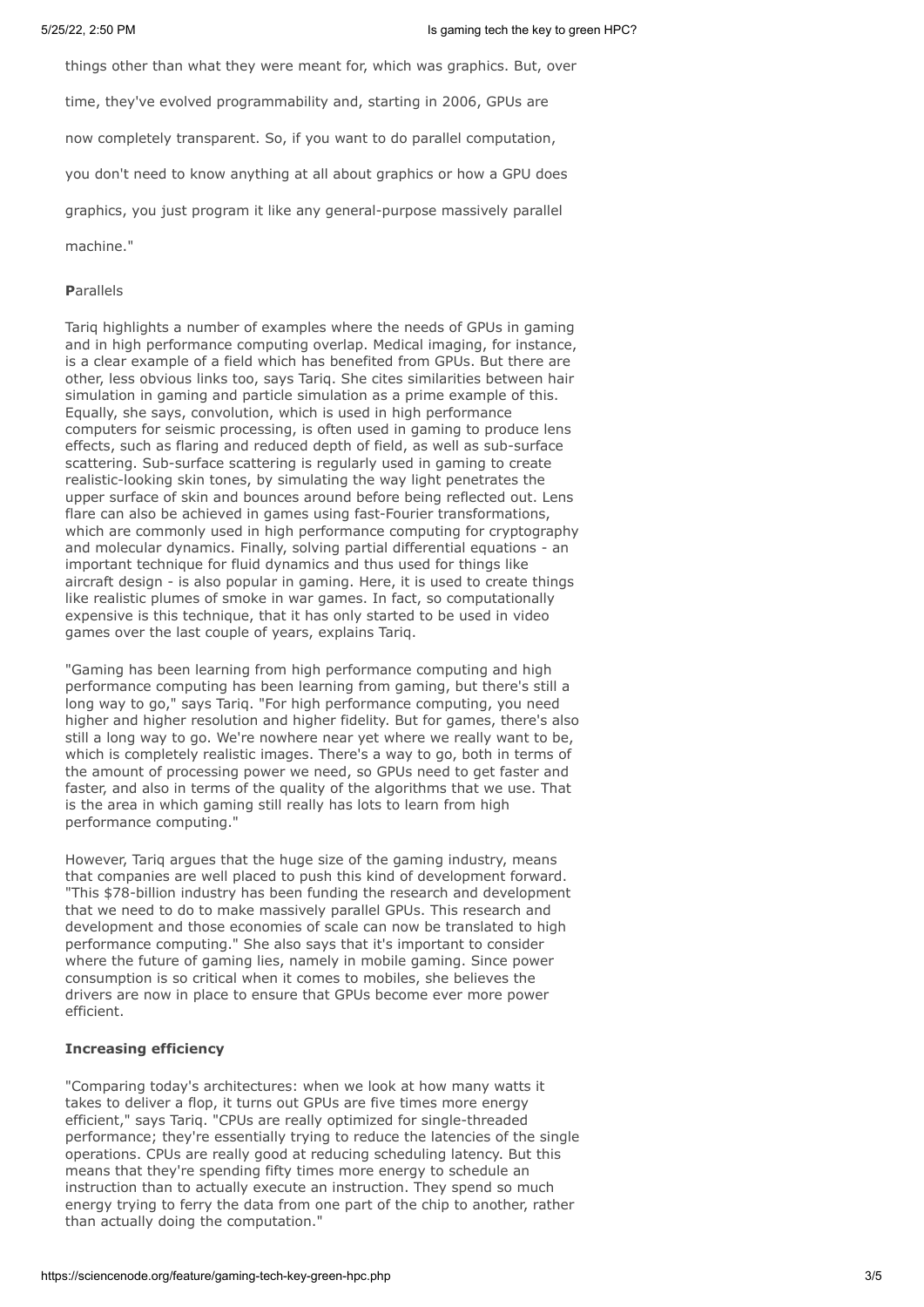"By contrast, GPUs are optimized 'superclusters'," she says. "There are tons and tons of cores, but these are simple cores, so they have long latencies. If you miss in a small cache, then you suffer the latency of going all the way out to memory. But, it turns out, it's okay to have bad singlethreaded performance, because there are so many threads they hide each other's latencies. The second thing that they're doing is that they're using data locality to reduce the amount of times that data is moved across the chip and that reduces energy."

#### **The big picture**



#### Read more from SC12 in our other articles in this week's issue.

"While the energy savings achieved in this manner are clearly impressive, SC12 general chair, Jeff Hollingsworth, sounds a note of caution against viewing GPUs as some sort of panacea: "I think GPUs, as they exist today, will have to make some substantial steps forward to fully address what is needed by high performance computing," he says. "Obviously, they're moving down the path of better bandwidth to the main processor and to the interconnection network. I think such streaming computing is going to be part of the solution, but I'm not sure if it's the entire solution."

Cameron expresses similar, cautious optimism: "There's some new stuff coming with GPUs, but it's not the same paradigm shift that we've seen in the past." Right now, they're high wattage - they're at about 60 or 70 watts, which is pretty inefficient. But, they could probably quite easily reduce this to just 20 or 30 watts. I expect to see the same sort of technology used in processors migrate to GPUs, to help them consume less power when they're not busy."

Despite this, Cameron warns: "I don't see a low power GPU in the future." He says that high power consumption in high performance computing is essentially "a systemic problem". "It's not going away. It prolific, it's embedded in everything that we do. It's endemic - we can't get away from it." As such, "a silver bullet is unlikely," he concludes.